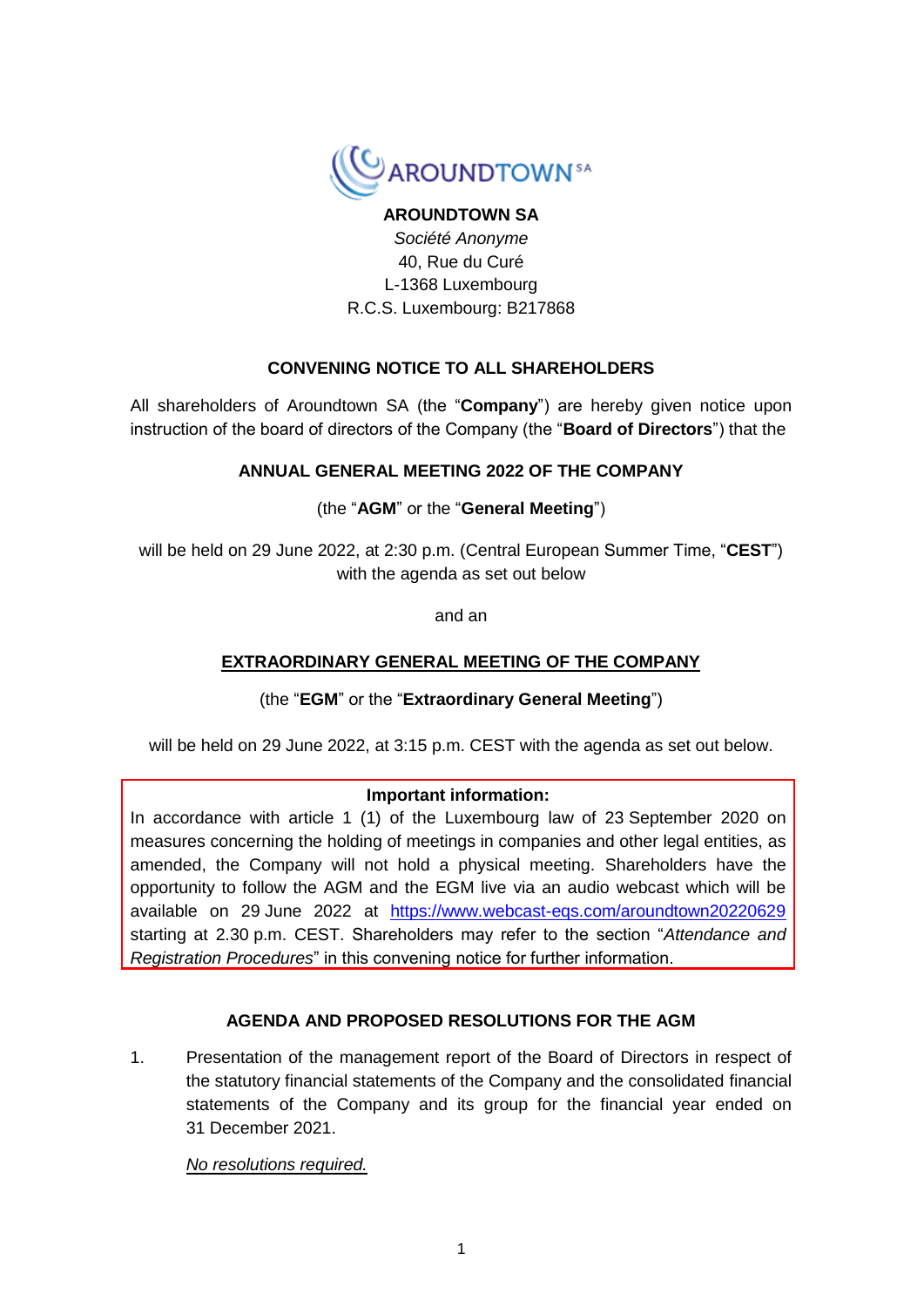2. Presentation of the reports of the independent auditor of the Company in respect of the statutory financial statements of the Company and the consolidated financial statements of the Company and its group for the financial year ended on 31 December 2021.

#### *No resolutions required.*

3. Presentation and approval of the statutory financial statements of the Company for the financial year ended on 31 December 2021.

## *Resolution proposed by the Board of Directors:*

*"The General Meeting, after having reviewed the management report of the Board of Directors and the report of the independent auditor of the Company, approves the statutory financial statements of the Company for the financial year ended on 31 December 2021 in their entirety."*

4. Presentation and approval of the consolidated financial statements of the Company and its group for the financial year ended on 31 December 2021.

## *Resolution proposed by the Board of Directors:*

*"The General Meeting, after having reviewed the management report of the Board of Directors and the report of the independent auditor of the Company, approves the consolidated financial statements of the Company and its group for the financial year ended on 31 December 2021 in their entirety."*

5. Allocation of the statutory financial results for the financial year ended on 31 December 2021.

# *Resolution proposed by the Board of Directors:*

*"The General Meeting notes and acknowledges the statutory net profit of the Company in the amount of EUR 35,714,050 for the financial year ended on 31 December 2021 and resolves to carry it forward to the next financial year."*

6. Discharge to be granted to each of the members of the Board of Directors in respect of the performance of their duties during the financial year ended on 31 December 2021.

# *Resolution proposed by the Board of Directors:*

*"The General Meeting resolves to grant discharge to each of the members of the Board of Directors in respect of the performance of their duties during the financial year ended on 31 December 2021."*

7. Renewal of the mandate of Mr Ran Laufer as non-executive member of the Board of Directors of the Company whose mandate will expire on the date of the annual general meeting of shareholders to be held in 2025.

*Resolution proposed by the Board of Directors:*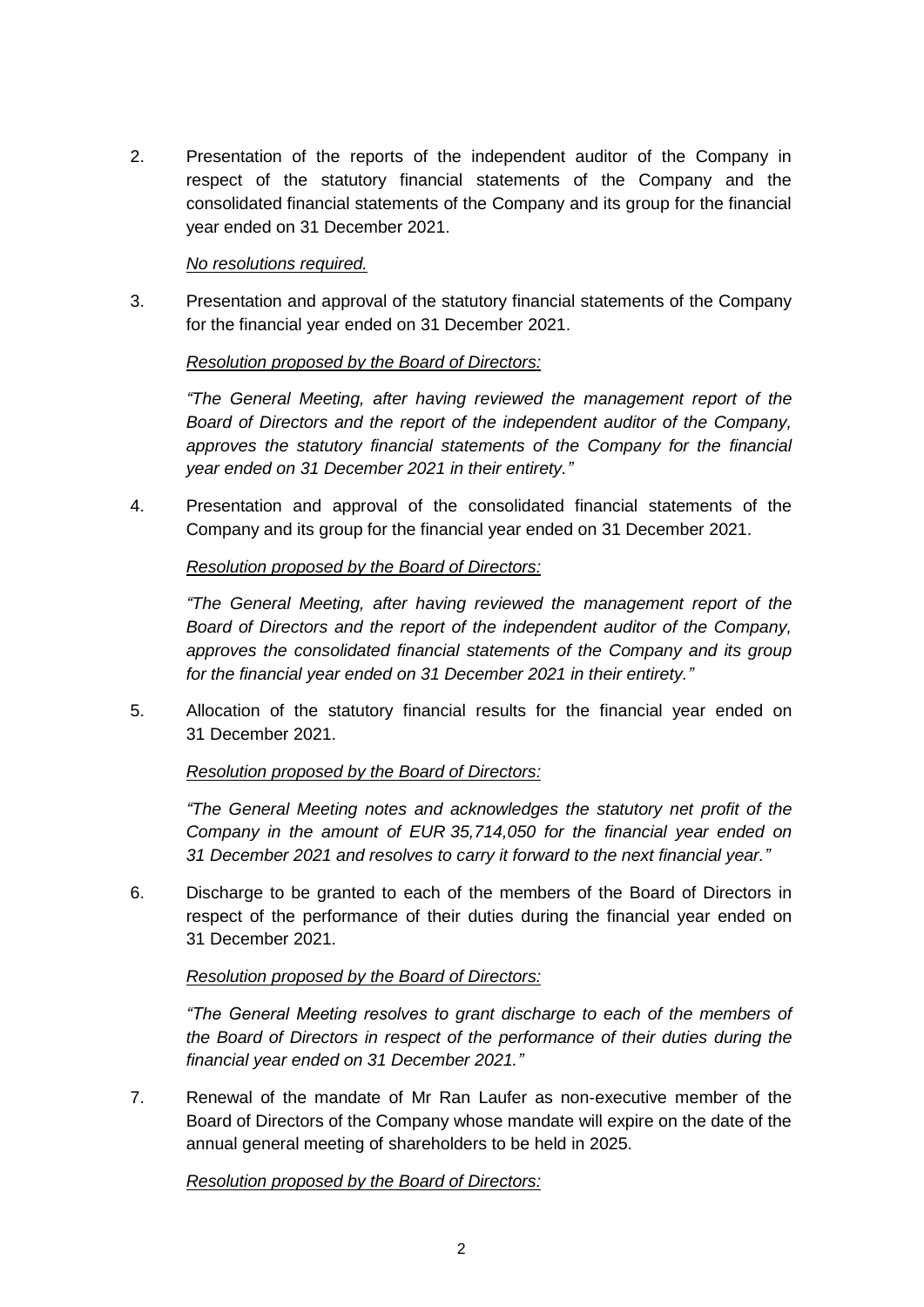*"The General Meeting approves the renewal of the mandate of Mr Ran Laufer*  as non-executive member of the Board of Directors of the Company which will *automatically expire on the date of the annual general meeting of the shareholders of the Company to be held in 2025."*

8. Renewal of the mandate of Mrs Simone Runge-Brandner as independent member of the Board of Directors of the Company whose mandate will expire on the date of the annual general meeting of shareholders to be held in 2025.

#### *Resolution proposed by the Board of Directors:*

*"The General Meeting approves the renewal of the mandate of Mrs Simone Runge-Brandner as independent member of the Board of Directors of the Company which will automatically expire on the date of the annual general meeting of the shareholders of the Company to be held in 2025."*

9. Renewal of the mandate of Ms Jelena Afxentiou as executive member of the Board of Directors whose mandate will expire on the date of the annual general meeting of shareholders to be held in 2025.

## *Resolution proposed by the Board of Directors:*

*"The General Meeting approves the renewal of the mandate of Ms Jelena Afxentiou as executive member of the Board of Directors of the Company which will automatically expire on the date of the annual general meeting of the shareholders of the Company to be held in 2025."*

10. Renewal of the mandate of Mr Frank Roseen as executive member of the Board of Directors whose mandate will expire on the date of the annual general meeting of shareholders to be held in 2025.

# *Resolution proposed by the Board of Directors:*

*"The General Meeting approves the renewal of the mandate of Mr Frank Roseen as executive member of the Board of Directors of the Company which*  will automatically expire on the date of the annual general meeting of the *shareholders of the Company to be held in 2025."*

11. Renewal of the mandate of Mr Markus Leininger as independent member of the Board of Directors whose mandate will expire on the date of the annual general meeting of shareholders to be held in 2025.

# *Resolution proposed by the Board of Directors:*

*"The General Meeting approves the renewal of the mandate of Mr Markus Leininger as independent member of the Board of Directors of the Company which will automatically expire on the date of the annual general meeting of the shareholders of the Company to be held in 2025."*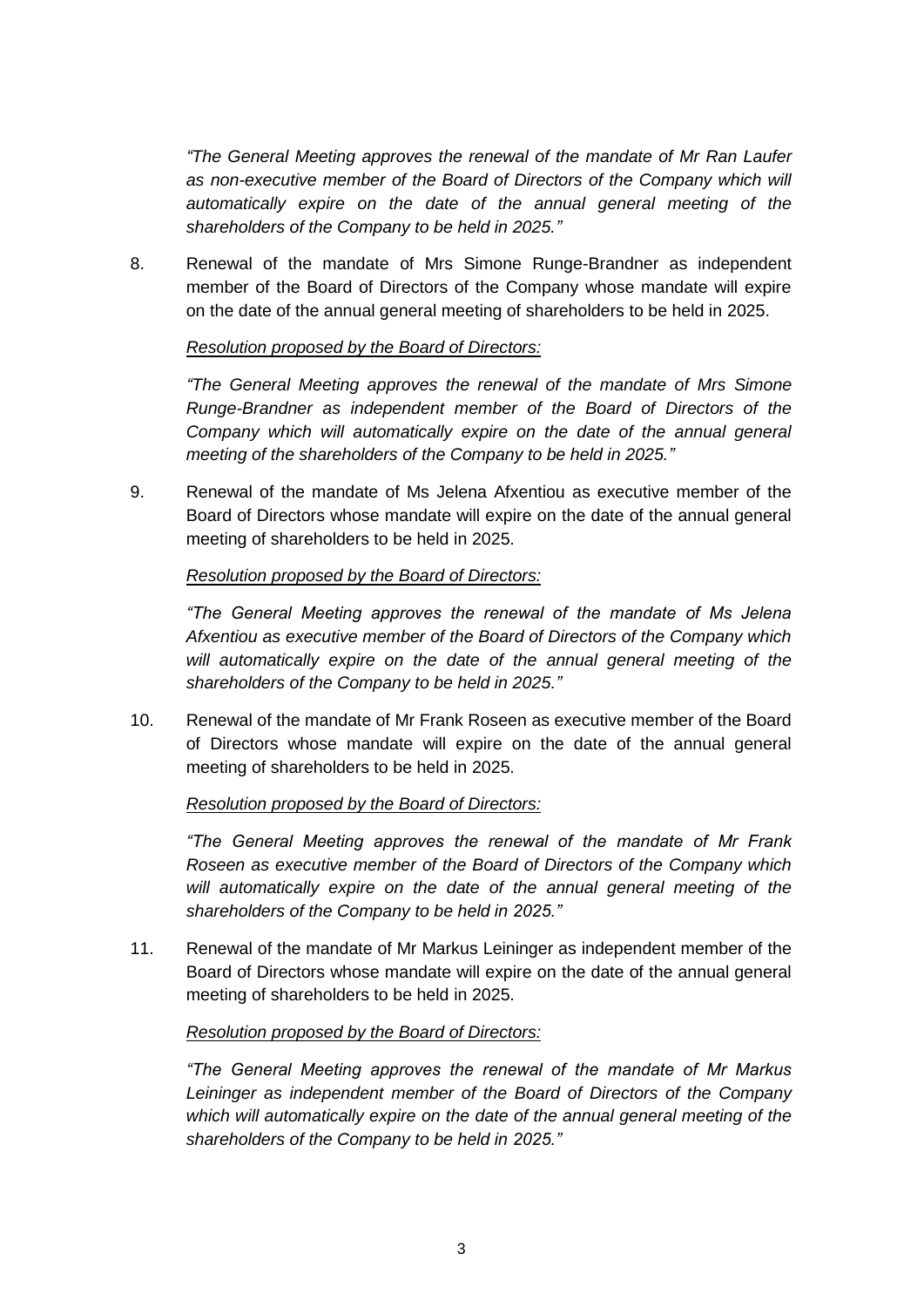12. Renewal of the mandate of Mr Markus Kreuter as independent member of the Board of Directors whose mandate will expire on the date of the annual general meeting of shareholders to be held in 2025.

## *Resolution proposed by the Board of Directors:*

*"The General Meeting approves the renewal of the mandate of Mr Markus Kreuter as independent member of the Board of Directors of the Company which will automatically expire on the date of the annual general meeting of the shareholders of the Company to be held in 2025."*

13. Renewal of the mandate of KPMG Luxembourg SA, *société anonyme,* as independent auditor of the Company whose mandate will automatically expire on the date of the annual general meeting of the shareholders of the Company to be held in 2023.

#### *Resolution proposed by the Board of Directors:*

*"The General Meeting resolves to renew the mandate of KPMG Luxembourg SA, société anonyme, having its registered office at 39, avenue John F. Kennedy, L-1855 Luxembourg, Grand Duchy of Luxembourg, registered with the RCSL under number B149133, as independent auditor of the Company in relation to the statutory financial statements of the Company and the consolidated financial statements of the Company and its group for a term which will expire at the end of the annual general meeting of the shareholders of the Company called to approve the statutory financial statements of the Company and the consolidated financial statements of the Company and its group for the financial year ending on 31 December 2022*.*"*

14. Distribution of a dividend in the amount of EUR 0.23 (gross) per share.

#### *Resolution proposed by the Board of Directors:*

*"The General Meeting, upon the proposal of the Board of Directors, resolves to approve the distribution of a dividend from the share premium account of the Company relating to the financial year ended on 31 December 2021 in the amount of EUR 0.23 (gross) per share for the holders of record in the security settlement systems on 1 July 2022."*

Assuming that the shareholders adopt this resolution, the Board of Directors hereby offers to shareholders the choice of receiving the dividend either in cash or in the form of shares in the Company. The cash dividend is expected to be paid on 19 July 2022 and the shares to be delivered on 25 July 2022. For further information in relation to the dividend payment, please refer to the prospectus exemption document and to the document "*Information on the Scrip Dividend*", both will be published on the Company's website at [https://www.aroundtown.de/investor-relations/general-meeting/agm-egm-2022/.](https://www.aroundtown.de/investor-relations/general-meeting/agm-egm-2022/)

15. Presentation and approval on an advisory non-binding basis (advisory vote) of the remuneration report for the financial year ended on 31 December 2021.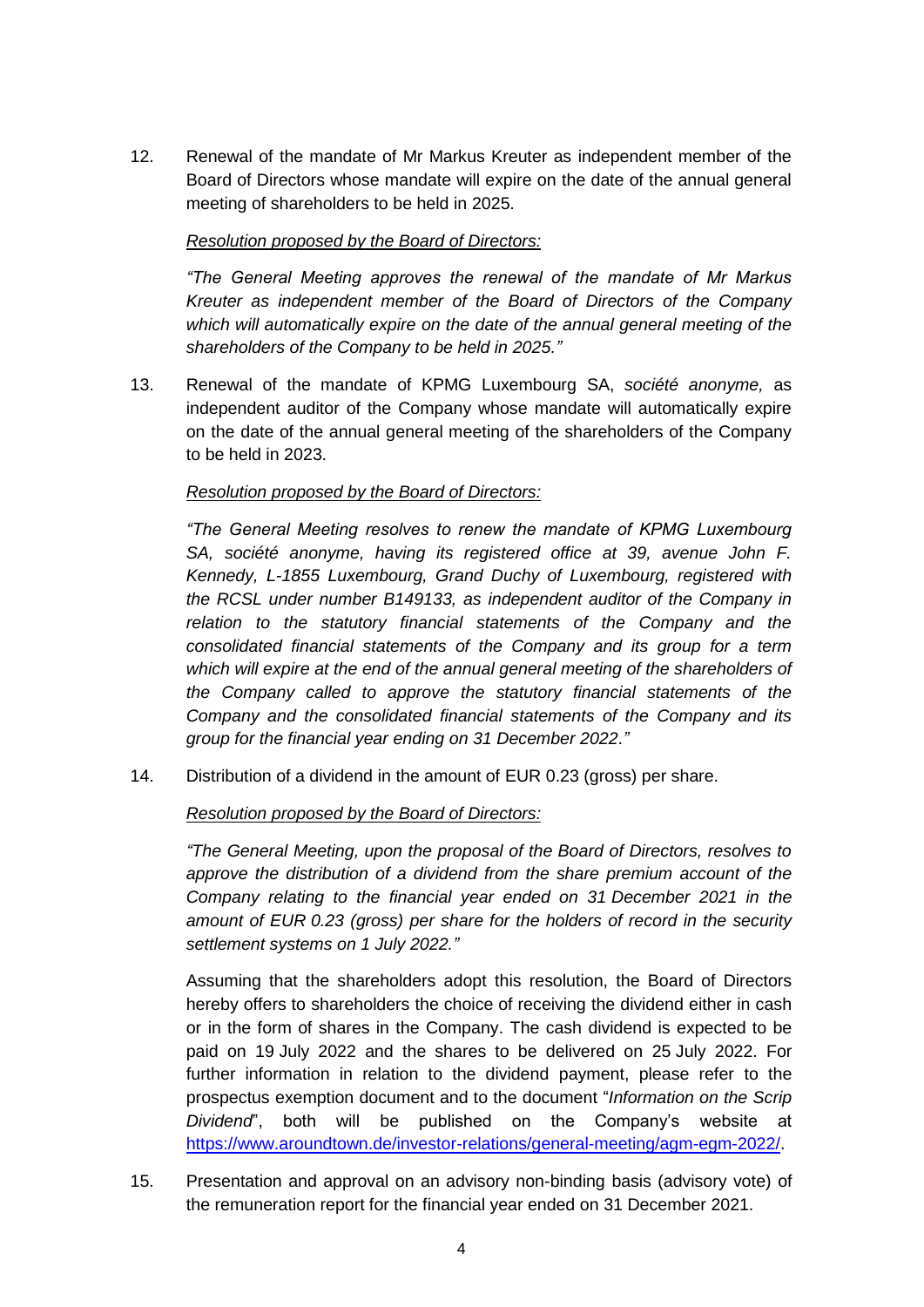# *Resolution proposed by the Board of Directors:*

*"The General Meeting approves on an advisory non-binding basis the remuneration report of the Company for the financial year ended on 31 December 2021 in its entirety."*

16. Presentation and approval on an advisory non-binding basis (advisory vote) of the remuneration policy established by the Board of Directors of the Company.

## *Resolution proposed by the Board of Directors:*

*"The General Meeting approves on an advisory non-binding basis the remuneration policy established by the Board of Directors of the Company in its entirety."*

# **QUORUM AND MAJORITY REQUIREMENTS FOR THE AGM**

There is no quorum of presence requirement for the AGM. The agenda items are adopted by a simple majority of the votes validly cast by shareholders duly present or represented. Each share is entitled to one vote.

## **AGENDA AND PROPOSED SOLE RESOLUTION FOR THE EGM**

Approval of the amendment to article 9.2 of the articles of association of the Company (the "**Articles**").

#### *Resolution proposed by the Board of Directors:*

*"The Extraordinary General Meeting resolves to amend article 9.2 of the Articles to read as follows:*

"*Art. 9.2. The annual general meeting of shareholders shall be held within six (6) months after the end of the financial year of the Company at a time set by the Board of Directors in the convening notice at the registered office of the Company or at such other place in the municipality of the registered office as specified in the convening notice. If such day is not a business day, the annual general meeting of shareholders will be held on the next following business day.*"

# **QUORUM AND MAJORITY REQUIREMENTS FOR THE EGM**

The EGM shall not validly deliberate unless more than one half of the Company's share capital is represented. If this condition is not satisfied, a second meeting may be convened, in the manner prescribed by the Articles and the law of 10 August 1915 on commercial companies, as amended from time to time, by means of notices filed with the Luxembourg Trade and Companies Register (*Registre de Commerce et des Sociétés*) and published on the *Recueil Electronique des Sociétes et Associations* and in a Luxembourg newspaper at least seventeen (17) days before the meeting. The second meeting shall validly deliberate regardless of the proportion of the capital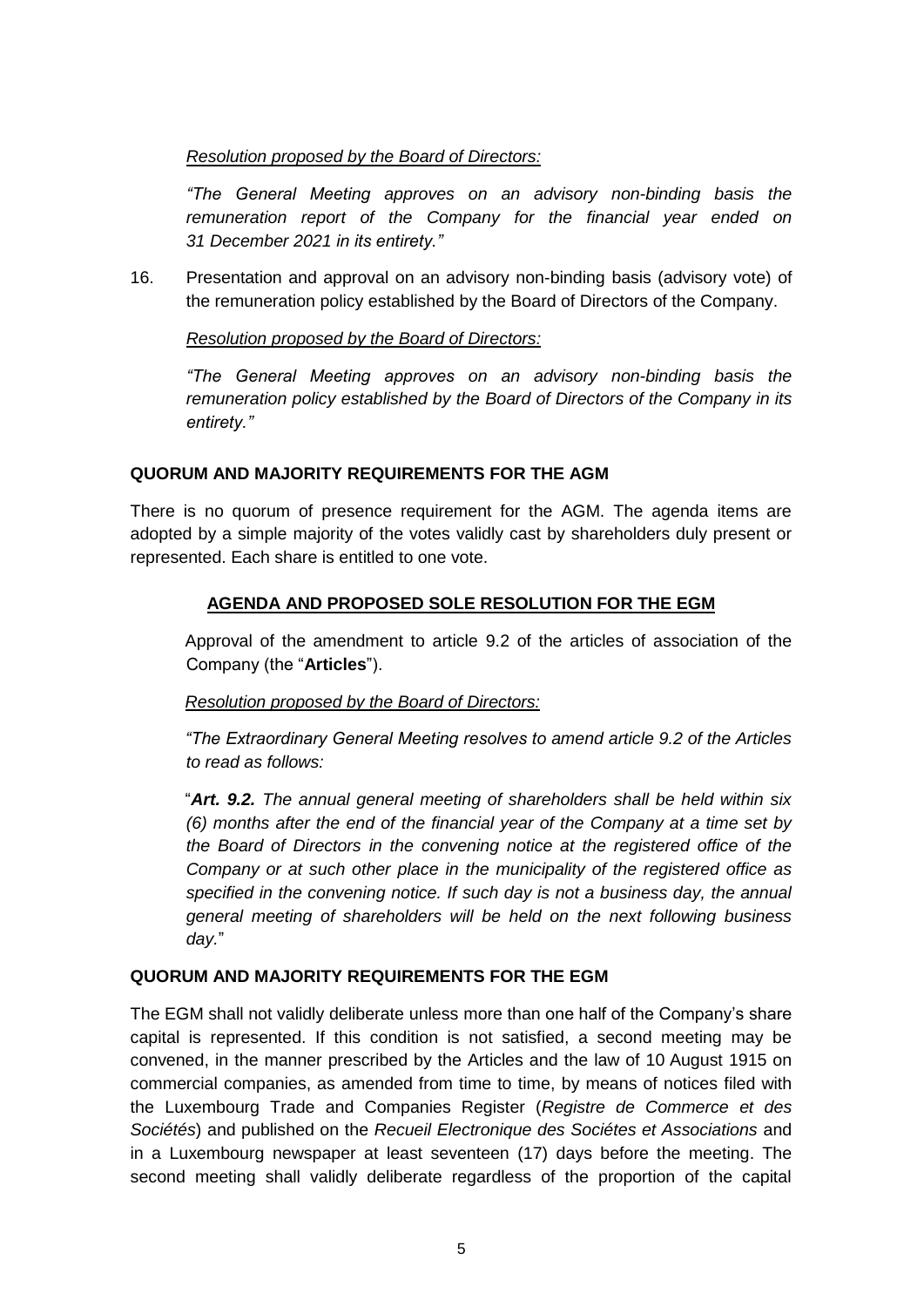represented. At both meetings, the resolutions, in order to be adopted, must be carried by at least two thirds of the votes cast.

# **IMPORTANT INFORMATION FOR BOTH AGM AND EGM**

# **SHARE CAPITAL AND VOTING RIGHTS**

At the date of convening of the AGM and EGM, the Company's subscribed share capital equals EUR 15,370,256.09 and it is divided into 1,537,025,609 shares having a nominal value of EUR 0.01 each, all of which are fully paid up. At the date of convening of the AGM and the EGM, the voting rights attached to a total number of 459,128,770 shares of the Company are suspended according to Luxembourg law. The Company's subscribed share capital and number of voting rights suspended may vary at the date of the AGM and the EGM due to capital increase(s) and share buy-back(s).

# **AVAILABLE INFORMATION AND DOCUMENTATION**

The following documents will be available for inspection by the shareholders at the registered office of the Company at 40, Rue du Curé, L-1368 Luxembourg, Grand Duchy of Luxembourg, starting on the day of publication of this convening notice in the Luxembourg electronic gazette (*Recueil Electronique des Sociétés et Associations* – RESA) and on the Company's website at [https://www.aroundtown.de/investor](https://www.aroundtown.de/investor-relations/general-meeting/agm-egm-2022/)[relations/general-meeting/agm-egm-2022/:](https://www.aroundtown.de/investor-relations/general-meeting/agm-egm-2022/)

- (a) the full text of any document to be made available by the Company at the AGM and EGM including the draft resolutions in relation to above agenda points proposed to be adopted at the AGM and EGM;
- (b) this convening notice;
- (c) the total number of shares and attached voting rights issued by the Company as of the date of publication of this convening notice;
- (d) the Voting and Proxy Form (as further mentioned below);
- (e) the management report of the Board of Directors in respect of the statutory financial statements and the consolidated financial statements of the Company and its group for the financial year ended on 31 December 2021;
- (f) the report of the independent auditor of the Company in respect of and contained in the statutory financial statements of the Company and the report of the independent auditor of the Company in respect of and contained in the consolidated financial statements of the Company and its group for the financial year ended on 31 December 2021;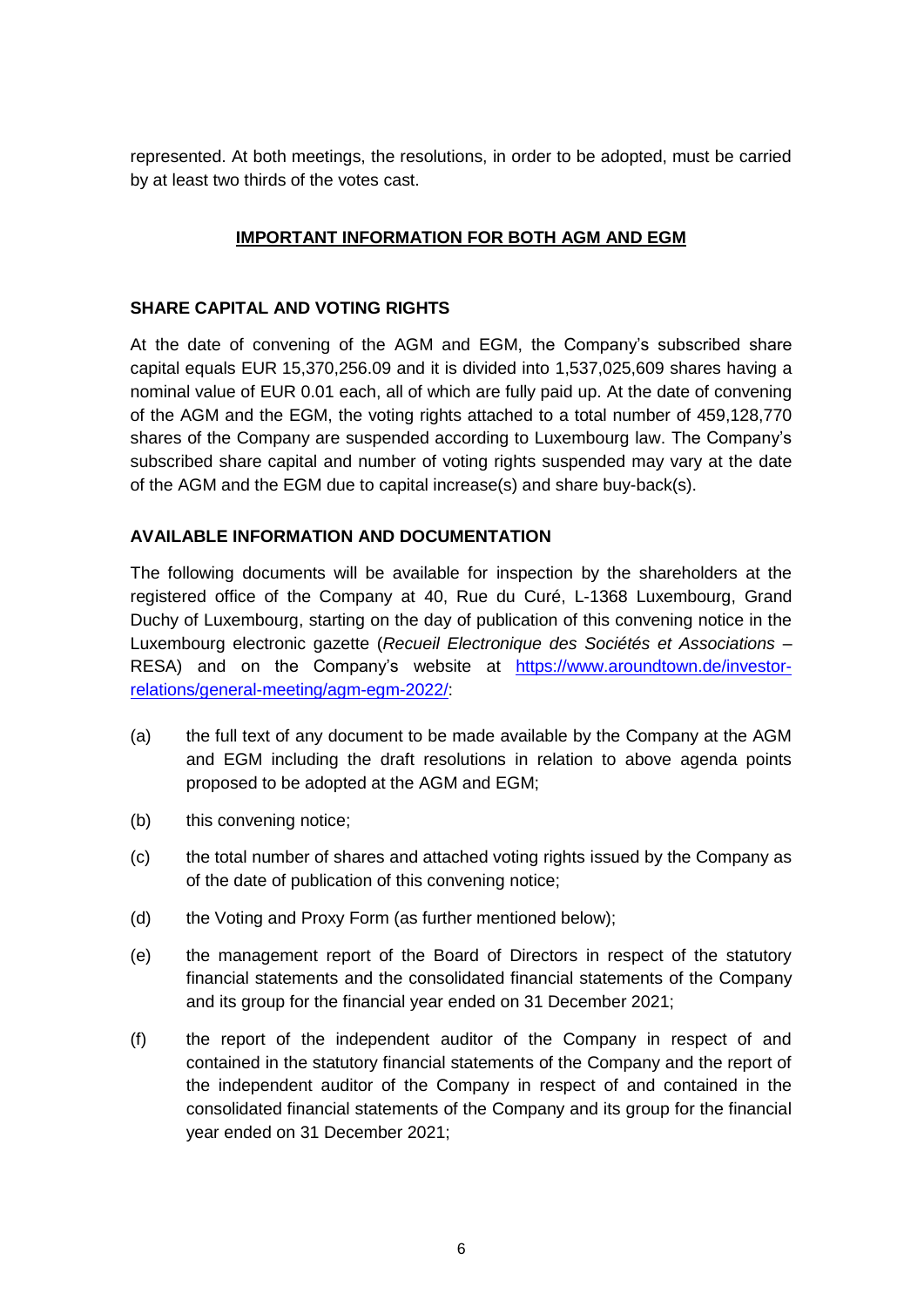- (g) the statutory financial statements of the Company for the financial year ended on 31 December 2021 and the consolidated financial statements of the Company and its group for the financial year ended on 31 December 2021;
- (h) the remuneration report for the financial year ended on 31 December 2021; and
- (i) the remuneration policy established by the Board of Directors.

## **ATTENDANCE AND REGISTRATION PROCEDURES**

#### **a) Attendance**

In accordance with article 1 (1) of the Luxembourg law of 23 September 2020 on measures concerning the holding of meetings in companies and other legal entities, as amended, **the Company will not hold physical general meetings. Shareholders or their proxies will not be able to attend the AGM nor the EGM in person**.

## **b) Webcast**

Shareholders may follow the AGM and/ or the EGM remotely via the live audio-webcast of the AGM and/ or the EGM, which will be available on 29 June 2022 at <https://www.webcast-eqs.com/aroundtown20220629> starting at 2.30 p.m. CEST.

## **c) Voting**

Shareholders can exercise their voting rights only by (i) voting remotely in writing or (ii) authorising the secretary of the AGM and/ or the EGM or a proxyholder to cast votes on their behalf in the secretary's or such proxyholder's discretion using the voting and proxy form (the "**Voting and Proxy Form**"). In order to exercise voting rights in the AGM and/ or in the EGM, shareholders must provide the Company with (i) the Record Date Confirmation, as indicated below, and (ii) the duly completed, dated and signed Voting and Proxy Form, as indicated below, at the latest until 23 June 2022 at midnight (24:00) (CEST).

**Record Date Confirmation**: Only shareholders who were holders of record of shares on the fourteenth (14th) day prior to the AGM and/ or the EGM at midnight, *i.e.* on 15 June 2022 at midnight (24:00) (CEST) (the "**Record Date**"), can participate in and vote at the AGM and/ or the EGM. Shareholders are obliged to obtain a confirmation letter (the "**Record Date Confirmation**") issued by the depository bank that is safekeeping their shares in the Company stating the number of shares held by the shareholder on the Record Date. The Record Date Confirmation must be made in writing and sent by e-mail to [generalmeeting@aroundtown.de](mailto:generalmeeting@aroundtown.de) or by postal services to Aroundtown SA, Attn. AGM and EGM 2022/Jelena Afxentiou, 40, Rue du Curé, L-1368 Luxembourg, Grand Duchy of Luxembourg.

**Proxy Form:** All shareholders who plan to participate in the AGM and/ or the EGM and either (i) vote remotely in writing or (ii) authorise the secretary of the AGM and/ or the EGM or a proxyholder to cast votes on their behalf in the secretary's or such proxyholder's discretion shall duly complete and sign the Voting and Proxy Form, which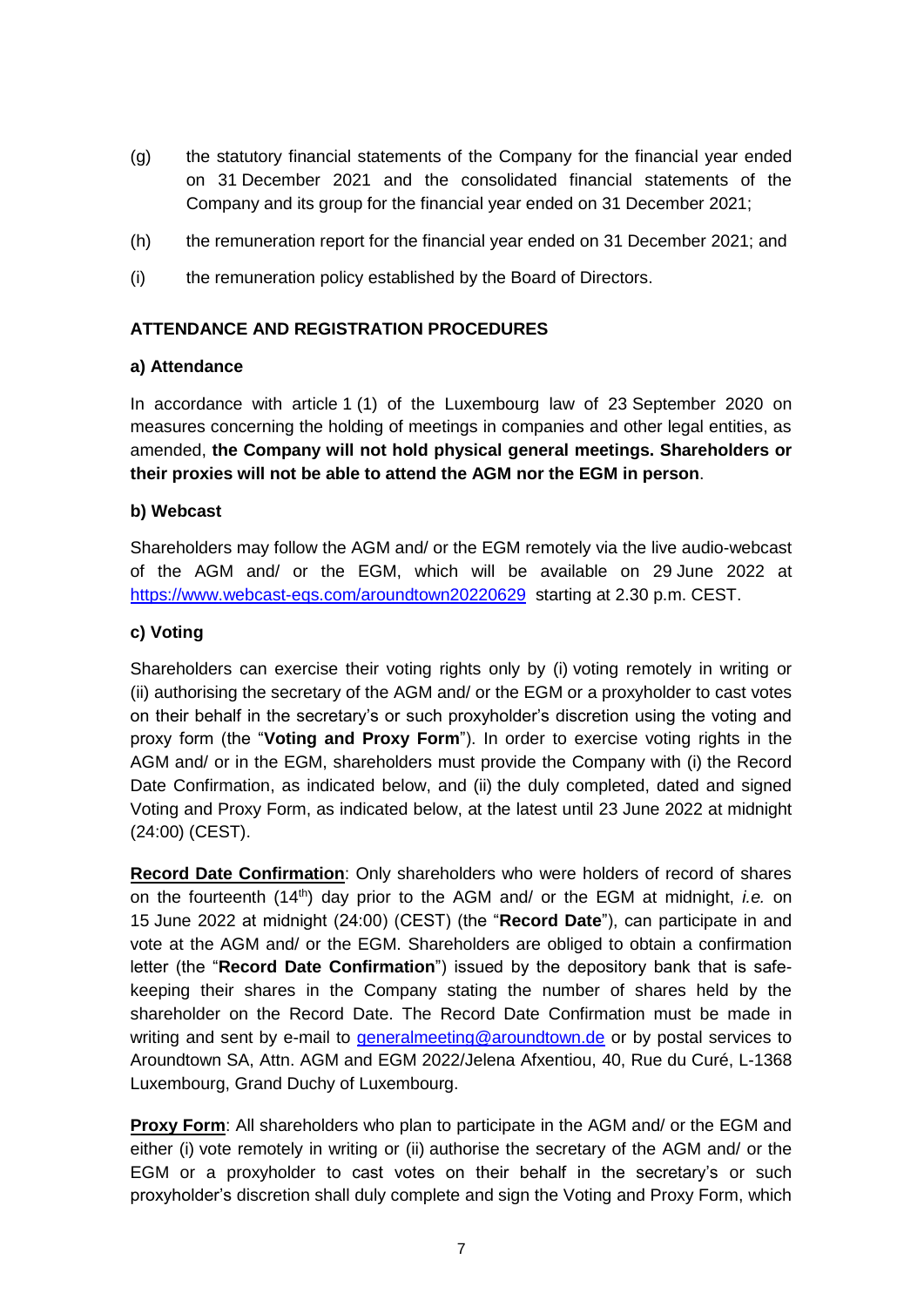can be retrieved from the Company's website at [https://www.aroundtown.de/investor](https://www.aroundtown.de/investor-relations/general-meeting/agm-egm-2022/)[relations/general-meeting/agm-egm-2022/](https://www.aroundtown.de/investor-relations/general-meeting/agm-egm-2022/) specifying the number of shares held by the represented shareholder on the Record Date. The dated and signed Voting and Proxy Form shall be sent by e-mail to [generalmeeting@aroundtown.de](mailto:generalmeeting@aroundtown.de) or by postal services to Aroundtown SA, Attn. AGM and/ or the EGM 2022/Jelena Afxentiou, 40, Rue du Curé, L-1368 Luxembourg, Grand Duchy of Luxembourg.

Please note that only persons who are shareholders of the Company at the Record Date and who have timely submitted the Record Date Confirmation and the Voting and Proxy Form shall have the right to participate in and vote at the AGM and/ or the EGM.

# **ADDITIONAL IMPORTANT INFORMATION FOR SHAREHOLDERS**

## **Transfer of shares after the Record Date**

Shareholders are hereby informed that exercise of voting rights is exclusively reserved to such persons that were shareholders on the Record Date (or their duly appointed proxyholders). Transfer of shares after the Record Date is possible subject to usual transfer limitations, as applicable. However, any transferee having become owner of the shares after the Record Date has no right to vote at the AGM and/ or the EGM.

## **Ability to add agenda items or table alternative resolutions**

One or more shareholders holding together at least 5% of the issued share capital of the Company have the right to add items to the agenda of the AGM and/or the EGM and/or to table draft resolutions for items included or to be included on the agenda of the AGM and/or the EGM. Any such request must:

- be received by the Company before 7 June 2022 at midnight (24:00) (CEST);
- be made in writing and sent by e-mail to [generalmeeting@aroundtown.de](mailto:generalmeeting@aroundtown.de) or by postal services to Aroundtown SA, Attn. AGM and/ or EGM 2022/Jelena Afxentiou, 40, Rue du Curé, L-1368 Luxembourg, Grand Duchy of Luxembourg;
- be accompanied by either (a) the text of the new agenda item and/or draft resolution and a background explanation or (b) an alternative resolution for an existing agenda item, with a clear identification of the agenda item concerned, the text of the proposed alternative resolution and a background explanation;
- include the name of a contact person and a postal address or e-mail address at which the Company can confirm receipt within forty-eight (48) hours; and
- be followed by a Record Date Confirmation (as defined above under Attendance and Registration Procedures), proving that the requesting shareholder is a shareholder of the Company on the Record Date (as defined above under Attendance and Registration Procedures) holding alone or together with other requesting shareholders at least 5% of the issued share capital of the Company.

The Company will publish a revised agenda for the AGM and/ or the EGM at the latest on 14 June 2022.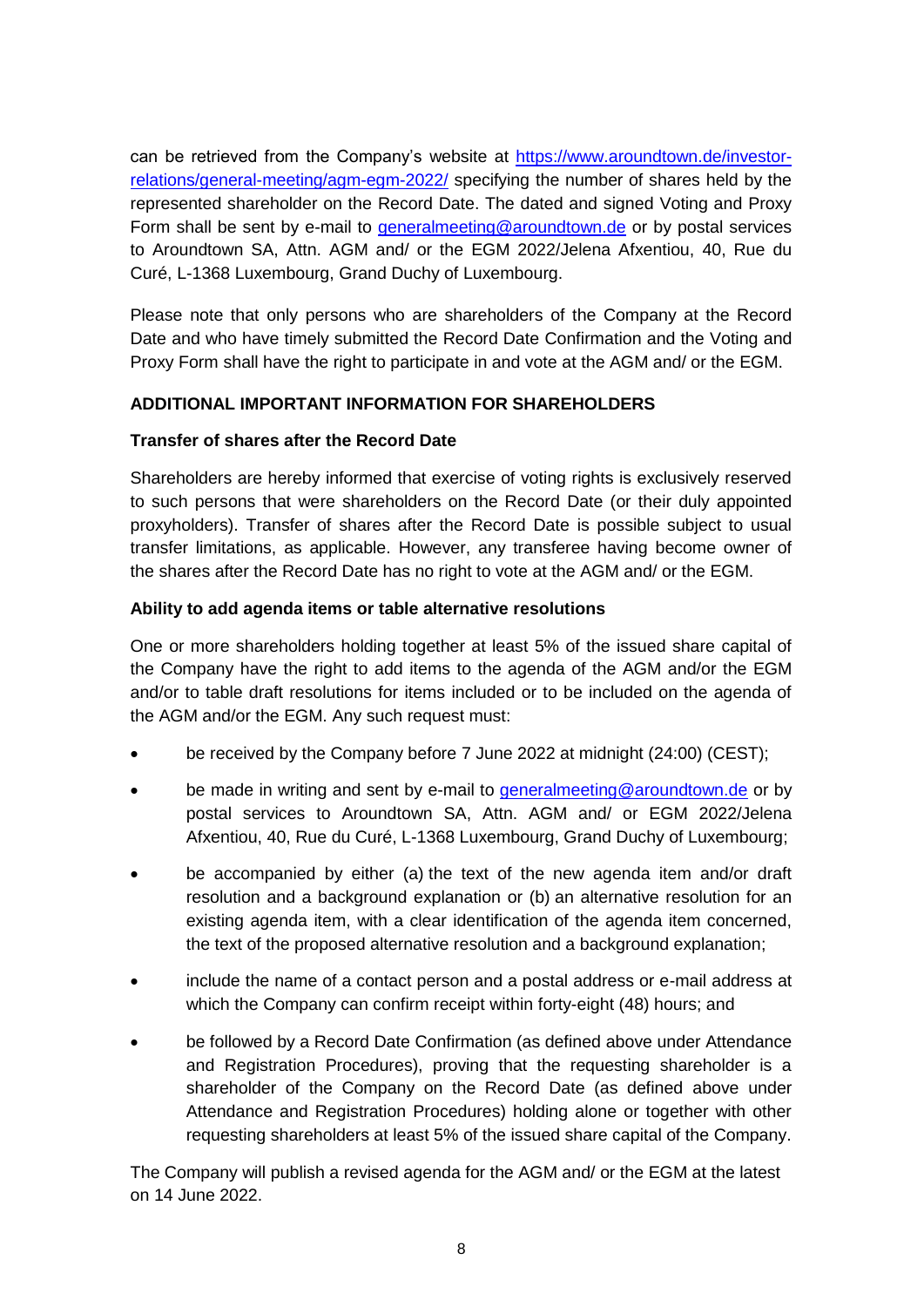## **Right to ask questions**

Shareholders have the right to ask questions about items on the agenda of the AGM and/ or the EGM before the respective meeting. In accordance with the Luxembourg law of 23 September 2020 on measures concerning the holding of meetings in companies and other legal entities, as amended, shareholders may submit their questions electronically. The Company asks shareholders wishing to exercise this right to send their questions by e-mail to [generalmeeting@aroundtown.de](mailto:generalmeeting@aroundtown.de) at least ten  $(10)$ business days prior to the AGM and/ or the EGM together with evidence establishing the holding of shares on the Record Date. The submitted questions will be answered at the reasonable discretion of the Company and the Company is not required to answer all questions. In particular, questions may be summarized, reasonable questions may be selected in the interest of the other shareholders, and questions from shareholders' associations and institutional investors with significant voting interests may be given preference.

## **Publication of voting results**

The results of the vote for each meeting will be published on the Company's website within fifteen (15) days following the AGM and the EGM. After the AGM and the EGM, a shareholder can obtain upon request and within a period not exceeding two (2) months from the date of the vote, confirmation that his/her vote has been registered and counted by the Company.

| A <sub>1</sub> | Unique identifier of the event  | ATAGMEGM20220629                                                                                                   |
|----------------|---------------------------------|--------------------------------------------------------------------------------------------------------------------|
| A2             | Type of message                 | Convening Notice of the Annual<br>General Meeting and Extraordinary<br><b>General Meeting</b>                      |
| <b>B1</b>      | <b>ISIN</b>                     | LU1673108939                                                                                                       |
| <b>B2</b>      | Name of issuer                  | Aroundtown SA                                                                                                      |
| C <sub>1</sub> | Date of the General Meeting     | 29 June 2022                                                                                                       |
| C <sub>2</sub> | Time of the General Meeting     | 2:30 p.m. CEST for the Annual<br>General Meeting and at 3:15 p.m.<br>CEST for the Extraordinary General<br>Meeting |
| C <sub>3</sub> | Type of the General Meeting     | Annual<br>General<br>Meeting<br>and<br><b>Extraordinary General Meeting</b>                                        |
| C <sub>4</sub> | Location of the General Meeting | Aroundtown SA will not hold a<br>physical meeting. Shareholders have                                               |

# **Disclosures pursuant to the Commission Implementing Regulation (EU) 2018/1212 of 3 September 2018**